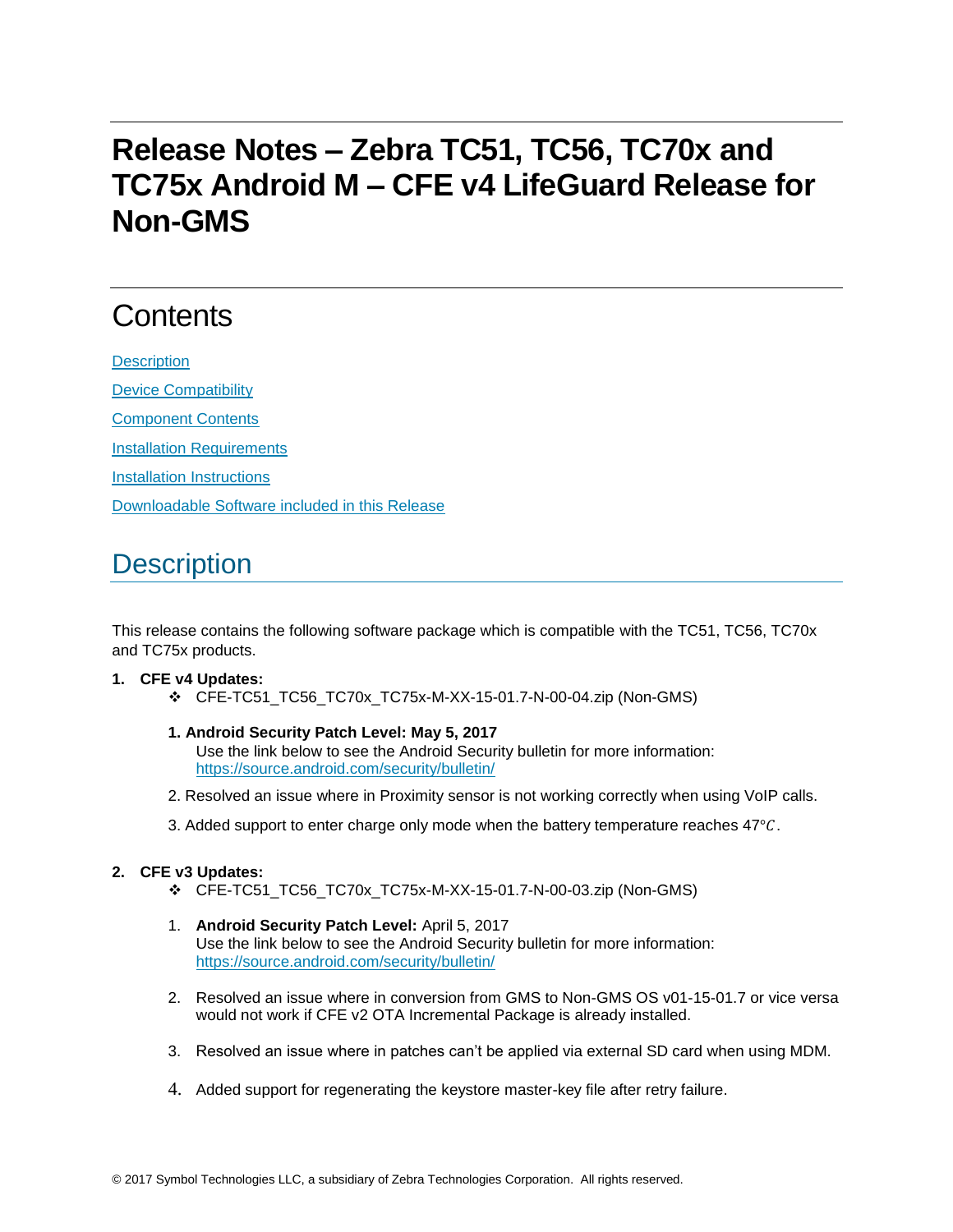5. Already included the support for ATLAS\_P02\_AOSP\_15-01.7.zip Package 2 Incremental Update (Mandatory)

## <span id="page-1-0"></span>Device Compatibility

This software release has been approved for Android TC51, TC56, TC70x and TC75x Marshmallow Non-GMS models mentioned below.

| Device            | <b>Operating System</b> |
|-------------------|-------------------------|
| TC510K-2PAZU2P-US | <b>Android M</b>        |
| TC510K-2PAZU2P-A6 | <b>Android M</b>        |
| TC510K-2PAZU2P-IA | <b>Android M</b>        |
| TC510K-2PAZU4P-US | <b>Android M</b>        |
| TC510K-2PAZU4P-A6 | <b>Android M</b>        |
| TC510K-2PAZU4P-IA | <b>Android M</b>        |
| TC56CJ-2PAZU2P-A6 | <b>Android M</b>        |
| TC56DJ-2PAZU2P-A6 | <b>Android M</b>        |
| TC56DJ-2PAZU2P-BR | <b>Android M</b>        |
| TC56DJ-2PAZU2P-IA | <b>Android M</b>        |
| TC56DJ-2PAZU2P-TN | <b>Android M</b>        |
| TC56CJ-2PAZU4P-A6 | <b>Android M</b>        |
| TC56DJ-2PAZU4P-A6 | <b>Android M</b>        |
| TC56DJ-2PAZU4P-BR | <b>Android M</b>        |
| TC56DJ-2PAZU4P-IA | <b>Android M</b>        |
| TC700K-02B22B0US  | <b>Android M</b>        |
| TC700K-02B24B0US  | <b>Android M</b>        |
| TC700K-02B22B0A6  | <b>Android M</b>        |
| TC700K-02B24B0A6  | <b>Android M</b>        |
| TC75FK-22B22ADA6  | <b>Android M</b>        |
| TC75FK-22B24ADA6  | <b>Android M</b>        |
| TC75FK-22B22ADBR  | <b>Android M</b>        |
| TC75FK-22B22ADIA  | <b>Android M</b>        |
| TC75FK-22B22ADID  | <b>Android M</b>        |
| TC75FK-22B22ADTN  | <b>Android M</b>        |
| TC75FK-22F22ADA6  | <b>Android M</b>        |
| TC75FK-22B22ADTW  | <b>Android M</b>        |

## <span id="page-1-1"></span>Component Contents

| Component / Description     | Version                            |
|-----------------------------|------------------------------------|
| <b>Product Build Number</b> | 01-15-01.7-MN-00-PATCH004 (CFE v4) |
| <b>Android Version</b>      | 6.0.1                              |
| <b>WLAN</b>                 | FUSION BA 2 00.0.1.030 M           |

## <span id="page-1-2"></span>Installation Requirements

- ADB installed on the PC (including adb drivers)
- USB debugging turned ON (from Developer options)
- TC51/TC56/TC70x/TC75x has at least:
	- o Version 01-15-01.7 build (GA)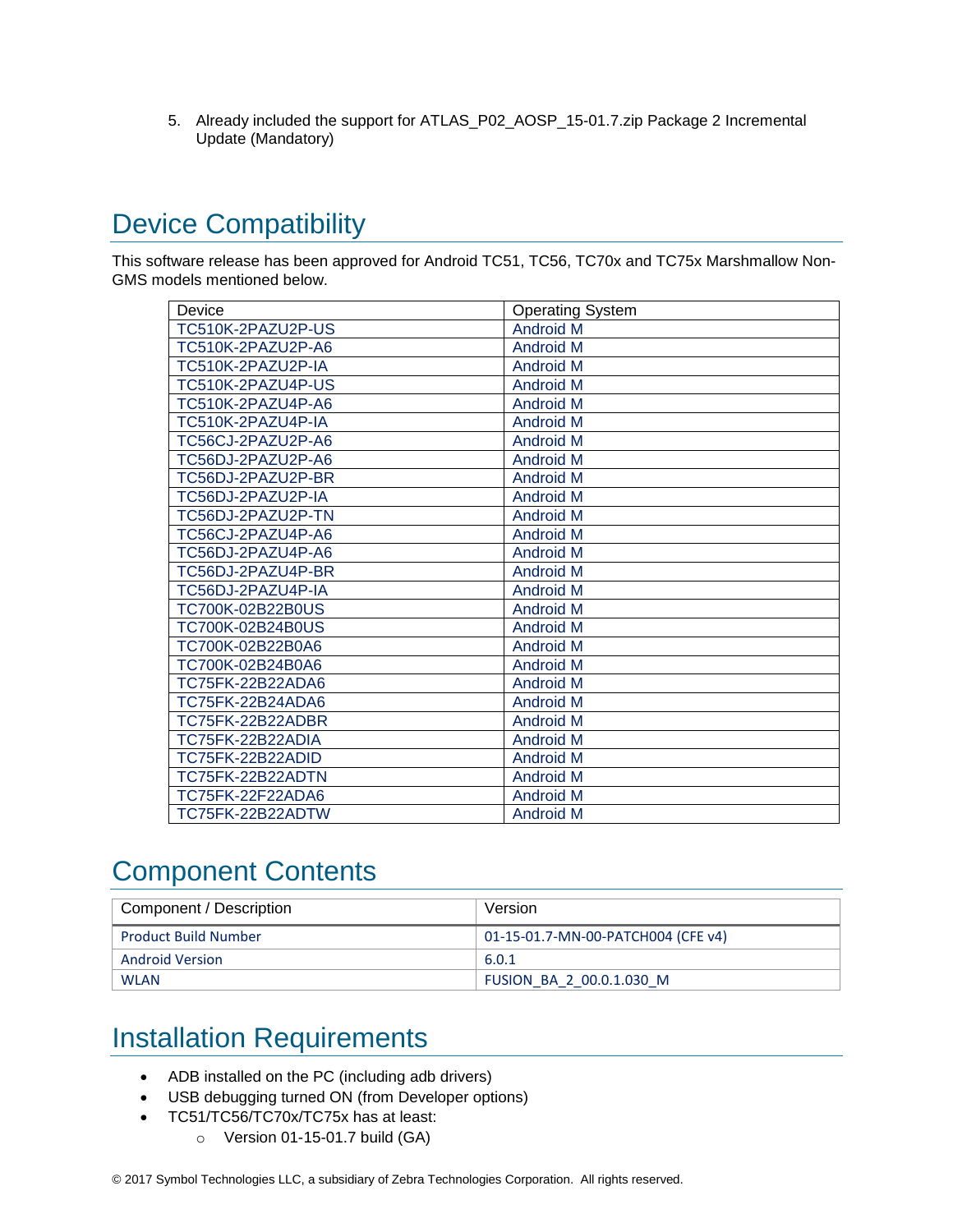#### <span id="page-2-0"></span>Installation Instructions

BEFORE UPDATING THE OS IMAGE, EXTERNAL POWER MUST BE APPLIED TO THE TERMINAL VIA USB CHARGING CABLE OR CRADLE.

PLEASE ENSURE BATTERY LEVEL IS > 30%

CFE software update procedure for TC51, TC56, TC70x and TC75x:

- 1. Plug the TC51/TC56/TC70x/TC75x into the USB & Charging Cable and then the Cable to the PC. If you have a Cradle with USB connectivity, connect it now.
- 2. You may need to pull down the top menu and if you see "USB for charging", touch it and then change it to "File transfers".
- 3. Open Command Prompt, run *"adb devices"* and check to see if you are able to see the device's serial number… If yes, proceed… if not you will need to get the PC set up with the proper drivers or install an External SD Card.
- 4. On device you will see "USB for Charging" USB applet popup, once connected to any windows PC, click on this and change to "File Transfer" this way your PC will see Internal Storage Folder of the Device.
	- a. *Note*: If you have an External SD Card installed, you can drag & drop the files on that card to perform the Recovery update that way… if not, continue with the ADB Sideload.
	- Download Image CFE-TC51\_TC56\_TC70x\_TC75x-M-XX-15-01.7-N-00-04.zip
- 5. Entering into Recovery Mode
	- a. Choice 1: In Command Prompt, type *"adb reboot recovery" and click enter*.
	- b. Choice 2:
		- Reset and hold PTT key
		- When Zebra Technologies logo appears on the screen Release the Scan Key
- 6. Your TC51/TC56/TC70x/TC75x will reboot and put you on the Android Recovery screen.
- 7. if applying update via Sideload Method
	- a. Use the Volume + and to highlight, *"Apply update from ADB"* and press the Power Key to select it
- 8. if applying update via External SD card
	- a. Use the Volume + and to highlight "Apply update from SD card" and press the Power Key to select it
	- b. Use the Volume + and to highlight package CFE-TC51\_TC56\_TC70x\_TC75x-M-XX-15-01.7-N-00-04.zip and press the Power Key to select it.
	- c. Go to Step 10 once above steps are completed